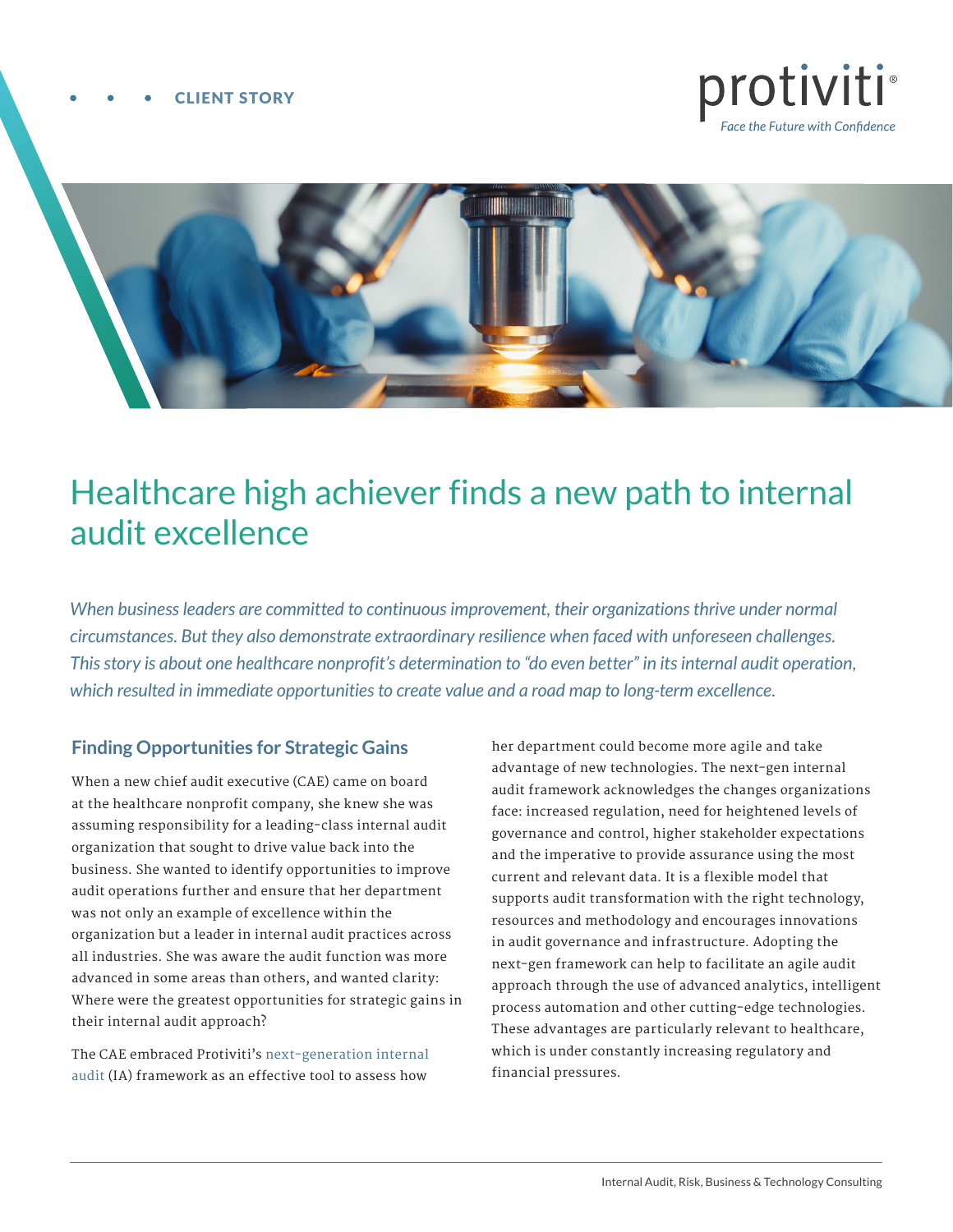*"The next-gen internal audit framework packs a punch — it's a collection of leading practices and models that help us implement the right solutions for our clients to improve maturity in the shortest time possible."*

— David Lubin, Director, Protiviti

## **Adopting a Framework for Success**

The next-gen IA framework encompasses 12 components across three areas: governance, methodology and enabling technology.

- **• Governance** includes defining a strategic vision, developing an organizational structure that supports flexible coverage, and sourcing and retaining talent by employing new, flexible resource models. It also aligns enterprise assurance across the three-lines model: management control (the first line), the various risk, control and compliance oversight functions established by management (the second line), and independent assurance (the third line).
- **• Methodology** includes taking a dynamic approach to risk assessment and emphasizes continuous and real-time review of business processes through data monitoring. It drives an organization towards high-impact reporting to deliver relevant and timely insights. By promoting an [agile audit approach](https://blog.protiviti.com/2020/01/16/next-gen-internal-audit-what-do-we-mean-when-we-talk-about-agile-audit/), next-gen IA supports more flexible audit plans focused on adding value.
- **• Enabling technology** includes leveraging robotic process automation to replace repetitive human-computer interactions, and advanced analytics to deliver proactive and effective assurance. In addition, process mining can be used to uncover deviations, weaknesses and delays in internal systems, while machine learning and artificial intelligence can help detect predictive patterns in data.

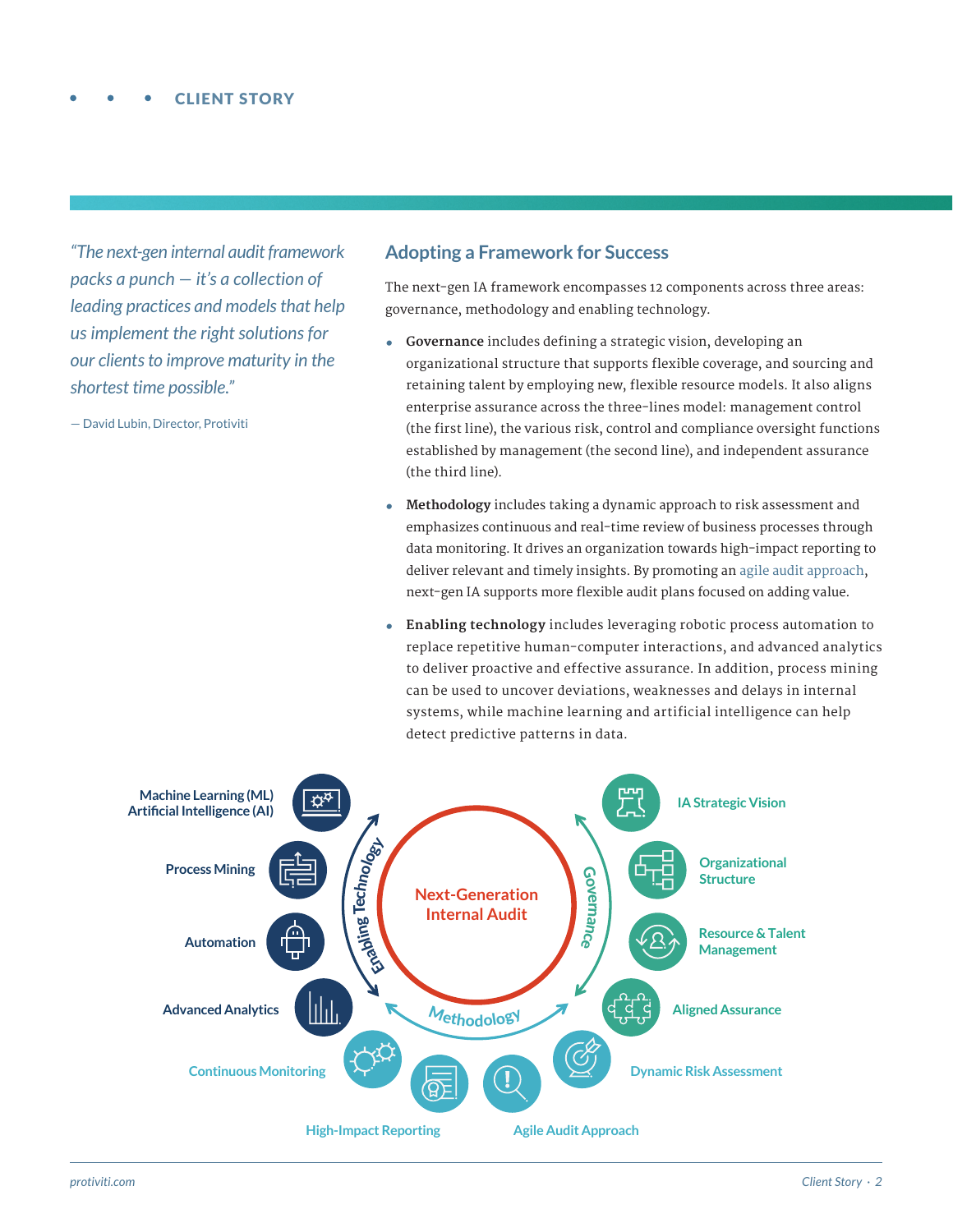*"There is a lot of value in knowing where you are in relation to both your peers and other leaders across industries. We were able to leverage our market knowledge to determine an appropriately prioritized road map for improvement for our client so there is no wasted energy."* 

— Gordon Braun, Managing Director, Protiviti

## **Next-Gen Gap Assessment and Benchmarking**

The CAE asked the Protiviti team to perform a capability maturity assessment leveraging the Protiviti next-gen IA model, including the development of a road map of initiatives to drive an increased level of maturity and value back to the organization. The CAE sought measurement of her department's maturity within each next-gen IA component and a comparison to healthcare industry peers. She also pressed for comparisons to top-performing internal audit organizations from the financial services industry, which tends to be a leader in internal audit operational excellence.

To facilitate the assessment, the CAE supplied past deliverables like committee charters, external quality assessments and audit reports to enable a thorough understanding of the IA group's current state. Stakeholders in the organization were key partners in formulating observations and recommendations for improvement, as well as assessing the investment of capital and effort to implement potential solutions. The effort culminated in planning specific actions and initiatives into a road map of improvements to increase maturity.

#### **Near term:**

- **•** Governance initiatives included an updated statement of strategic vision with greater focus on delivery of value, efficiency and stakeholder relationships.
- **•** Talent management enhancements included rotation of resources to compensate for scarce skill sets, and recognition programs to encourage critical cultural behaviors.
- **•** Methodology enhancements included enriching the content and timeliness of current audit reports.

#### **Long term (over a three-year horizon):**

- **•** Enabling technology initiatives included expanding capabilities in data and analytics and leveraging the enterprise's existing technology investment to build RPA and AI capabilities for internal audit.
- **•** Methodology enhancements included enhancing audit processes with Agile concepts.
- **•** Other methodology enhancements included developing continuous monitoring activities for top risk areas to take advantage of investments in analytics and other applications reporting capabilities and to provide increased value back to the business.
- **•** Training initiatives included understanding of next-gen concepts and innovative thinking, and leveraging learnings from peer institutions to accelerate progress.